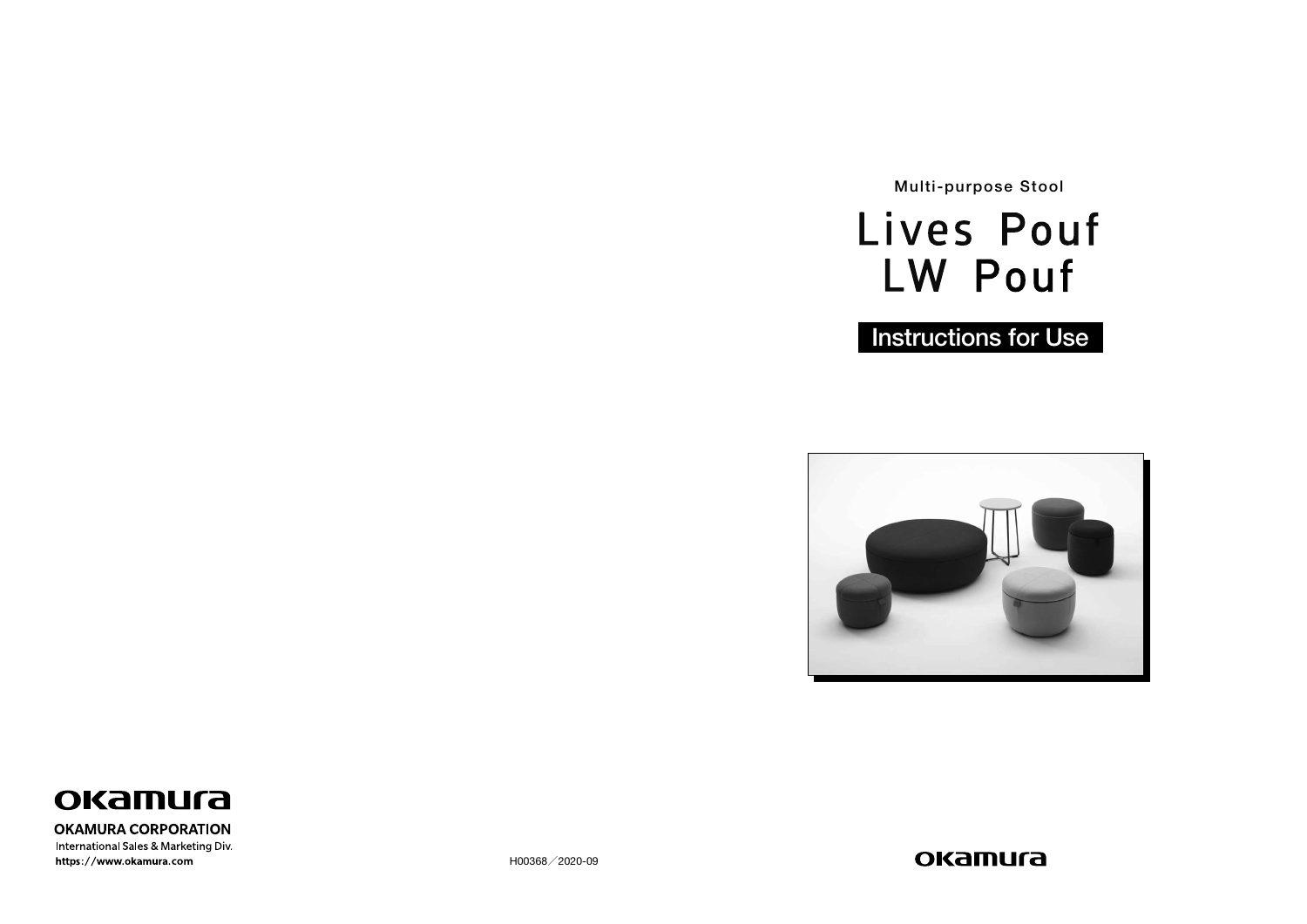

- ●Many chemical substances will be released by the product when it is first purchased. Sufficiently ventilate or expose the product to moving air for some time after purchasing it.
- ●Do not completely close windows when using the product in rooms with conspicuously high temperatures/humidity (the benchmarks for these are temperatures in excess of 28°C (82.4°F) and relative humidity in excess of 50%).

## Appropriate Ventilation Measures

#### Installation

## Safety Instructions (Make sure to follow these instructions)

 $\mathcal{A}$  Caution  $\frac{1}{\text{damaae}}$ 

This indicates that improper handling may cause injury or property





Please follow instructions below. Failure may cause serious damage to the product and Okamura will have no responsibility for any damages.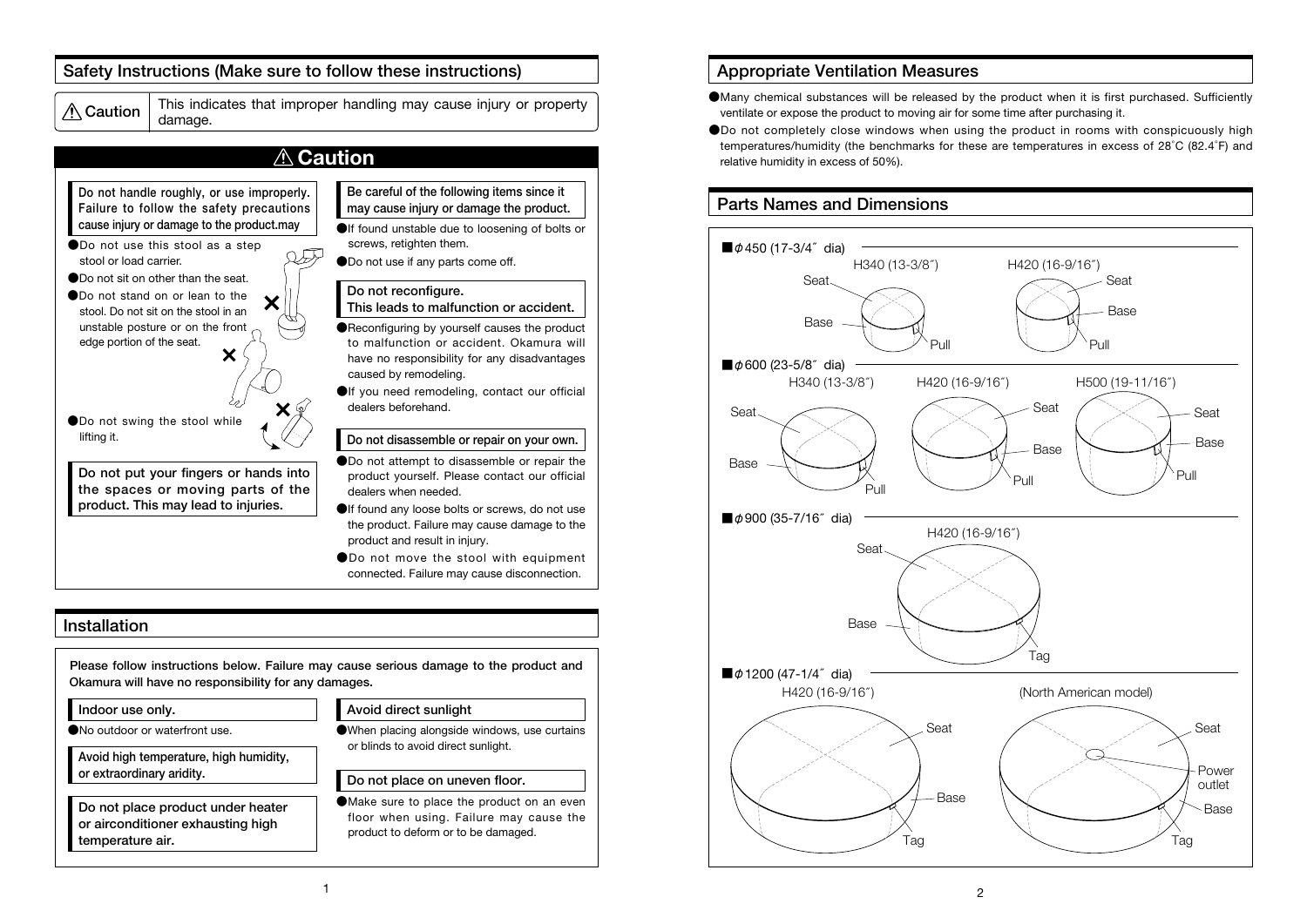# Operation Guide



# Main Materials

| Part         | Applicable model                                  | <b>Materials</b>           |
|--------------|---------------------------------------------------|----------------------------|
| Seat         | All models                                        | Polyurethane foam          |
|              | All models                                        | Polypropylene              |
| Base         | $\phi$ 450/ $\phi$ 600(17-3/4" dia/23-5/8" dia)   | Polyurethane foam          |
|              | $\phi$ 900/ $\phi$ 1200(35-7/16" dia/47-1/4" dia) | Plywood, Polyurethane foam |
| Glide        | $\phi$ 450/ $\phi$ 600(17-3/4" dia/23-5/8" dia)   | Nylon, Polyethylene        |
|              | $\phi$ 900/ $\phi$ 1200(35-7/16" dia/47-1/4" dia) | ABS, Polyethylene          |
| Pull, Tag    | All models                                        | Leather(bull leather)      |
| Cover fabric | <b>Interlock</b>                                  | Polyester, Cotton          |
|              | Twill                                             | Polyester                  |

\*Please understand that product specifications might change without prior notification due to improvements made to the product.